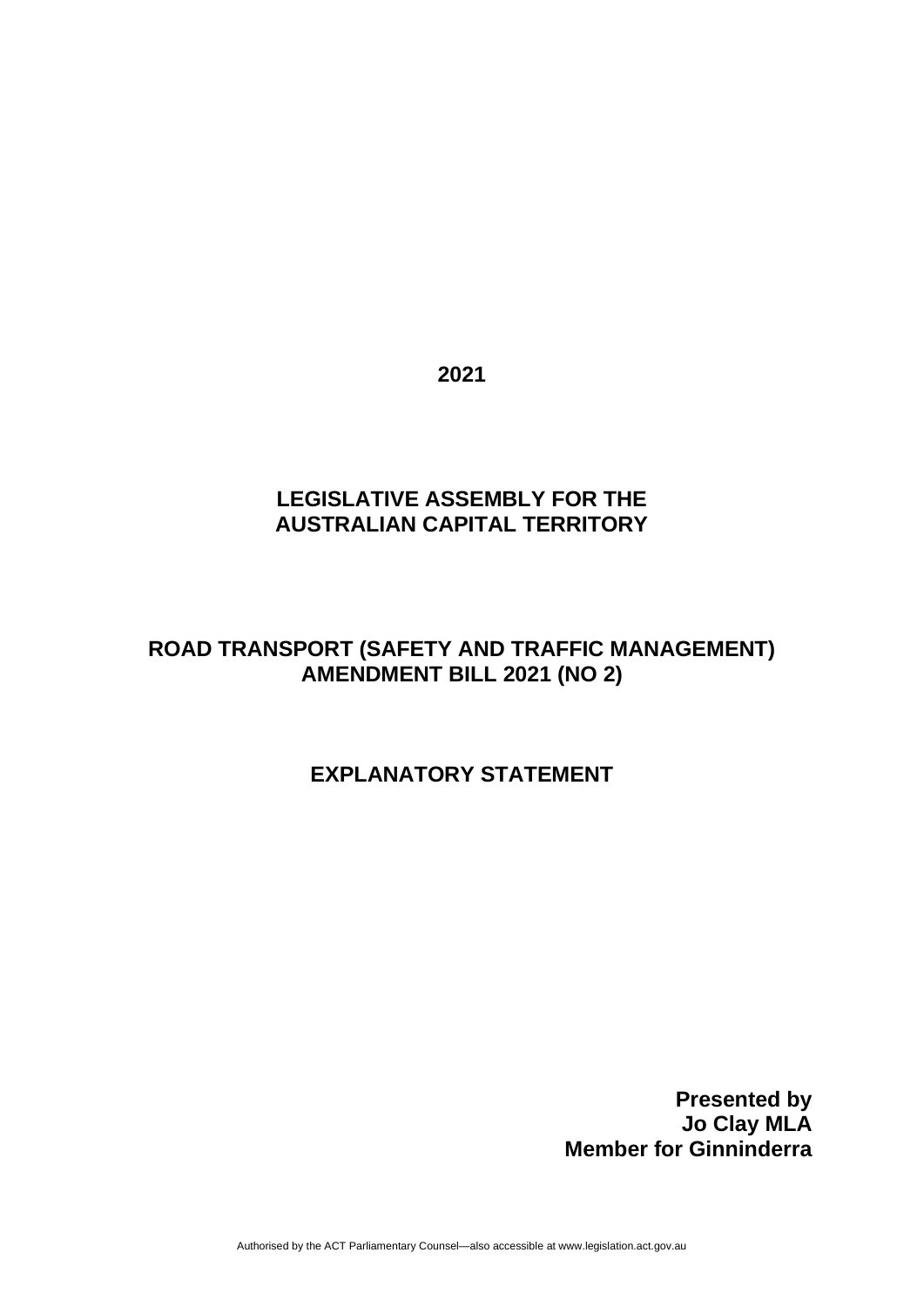## **Road Transport (Safety and Traffic Management) Amendment Bill 2021 (No 2)**

This explanatory statement relates to the Road Transport (Safety and Traffic Management) Amendment Bill 2021 (No 2) (the Bill) as presented to the Legislative Assembly. It has been prepared in order to assist the reader of the Bill and to help inform debate on it. It does not form part of the Bill and has not been endorsed by the Assembly.

The Statement must be read in conjunction with the Bill. It is not, and is not meant to be, a comprehensive description of the Bill. What is said about a provision is not to be taken as an authoritative guide to the meaning of a provision, this being a task for the courts.

#### **Overview of the Bill**

The purpose of the Road Transport (Safety and Traffic Management) Amendment Bill 2021 (No 2) is to improve road safety and, where Vulnerable Road Users (people outside of a car) are harmed, to bring penalties closer to meeting community expectations.

The Bill introduces a new offence for negligent driving that causes harm to a Vulnerable Road User with a maximum penalty of 50 penalty units. The Bill also introduces a traffic infringement notice penalty for this offence of \$1600 plus the loss of three licence points.

The Bill aims to address conduct that has inflicted actual harm to a person. This is in response to frequent reports where Vulnerable Road Users suffer injuries and the driver involved receives either no penalty or a traffic infringement notice involving a \$393 fine and three demerit points.

Consultation showed that applying no penalty or applying a low penalty does not meet community expectations where negligent driving has injured another person. It also does not recognise the responsibility involved in driving a motor vehicle or the protective hierarchy in which motor vehicle drivers should take care of Vulnerable Road Users.

The Bill forms part of a long-running government program of legislative reform, community education and road safety measures such as Slower Streets and Vision Zero that aim to protect Vulnerable Road Users. It is consistent with the existing recognition that some road users are more vulnerable than others and require greater protection (for instance, speeding in a school zone attracts higher penalties than speeding outside a school zone). It supports ACT goals of increasing active travel, reducing transport emissions and aiming for zero road deaths and injuries.

Any road collision that involves a Vulnerable Road User is much more likely to lead to serious injury or death than a road collision that involves two cars. This is due to the increased safety standards of modern motor vehicles, their size, their weight and their ability to travel at higher speeds. A person driving a car is surrounded by armour. A person walking, riding a bike or motorcycle or operating a wheelchair is surrounded by air.

The 2019 data on traffic fatalities from the Federal Office of Road Safety indicates that 13.4% of road fatalities were pedestrians, 17.7% were motorbike riders and 3.3% were bike riders. The 2017 data on serious injuries are even more concerning. Those showed that pedestrians suffered 6.9% of serious injuries, motorbike riders suffered 22.2% of serious injuries and bike riders suffered 18% of serious injuries. Almost half of the serious injuries and more than one-third of fatalities are suffered by Vulnerable Road Users. Vulnerable Road Users experience serious injury and death at a disproportionately high rate.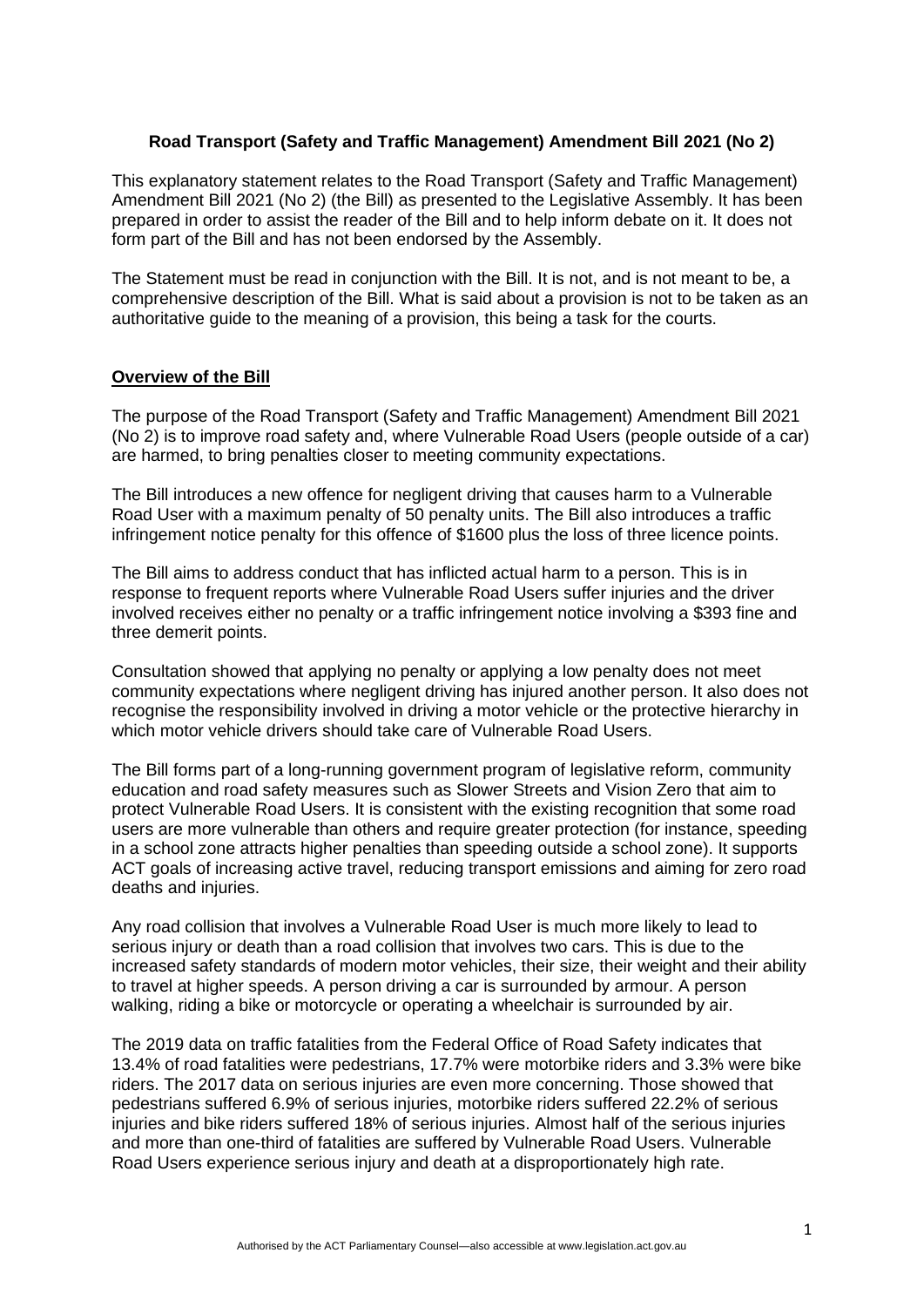As well as suffering physical injuries from a collision with a car, Vulnerable Road Users often suffer significant psychological injuries. PTSD, ongoing trauma and an inability to return to active travel are common. Canberra hospitals treating Vulnerable Road Users often brief their patients about the likelihood of ongoing psychological impacts. Vulnerable Road Users are by their nature vulnerable. They require a higher level of protection than other road users.

The Bill bridges the gap between existing low-tier offences and existing high-tier offences in the *Road Transport (Safety and Traffic Management) Act 1999*. The Bill provides a reasonable mid-tier offence to address and reduce real harm.

#### **Community expectations are not being met**

Consistent and complete data about incidents involving Vulnerable Road Users is difficult to obtain. However, stakeholder and victim consultation and media reports indicate that incidents are frequent and penalties do not meet community expectations.

One recent high-profile case occurred in October 2020 on William Hovel Drive when a car driver towing a trailer knocked a person off their bike. The Vulnerable Road User was treated by paramedics at the scene and taken to hospital. Dashcam footage clearly showed the collision.

Comments made by the public included that the driver was in charge of a 'lethal weapon' and that the incident was 'negligent or even malice', 'attempted manslaughter', 'aggravated assault' or 'vehicular homicide/violence'.

The driver subsequently received a \$393 fine and 3 demerit points. Commentary said that the penalty sent the message 'that in the ACT you can nearly kill a bike rider riding lawfully on our roads and only receive a relatively light fine.' <sup>i</sup>

## **Existing low-tier offence – 20 penalty units**

Existing section 6(1)(c) of the *Road Transport (Safety and Traffic Management) Act 1999* prohibits negligent driving that falls short of causing death or grievous bodily harm (maximum penalty of 20 penalty units).

This is consistent with existing offences that attract 20 penalty units and do not require proof of harm to a person, such as performing a burnout or handbrake turn (s 5B), driving negligently without causing harm (s 6(1)(c)), using a speed camera avoidance device (s 9), or driving on a temporarily closed road (s 30).

Similarly, existing regulations provide that using a mobile phone while driving incurs a fine of between \$480 and \$589 (Schedule 1 of the Road Transport (Road Rules) Regulation 2017).

These are antisocial and potentially dangerous behaviours, but there are no immediate victims.

20 penalty units or a low fine is not appropriate where there is a victim who has been harmed. It is even less appropriate when the person who has suffered harm is a Vulnerable Road User who needs protection. A low penalty is not in line with community expectations in this instance. It is not seen as a deterrent. It is not likely to support our road safety culture or to reinforce the fact that motorised road users must take care of Vulnerable Road Users.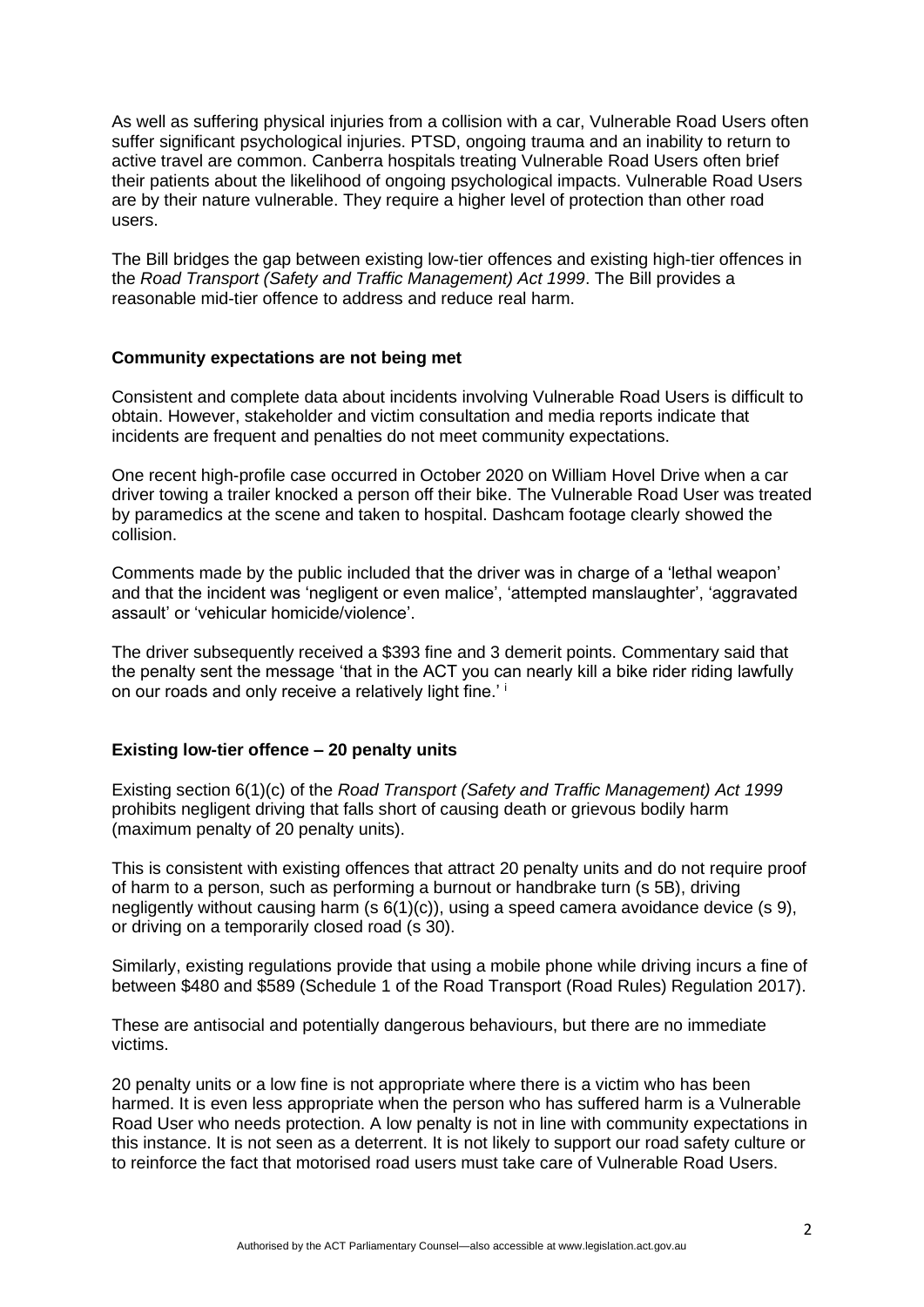#### **Existing high-tier offences – 100 penalty units or more and/or imprisonment**

Existing sections 6(1)(a) and (b) prohibit negligent driving that causes death or grievous bodily harm (maximum penalty of 100 to 200 penalty units or imprisonment or both). These offences will not apply in the majority of non-fatal collisions that occur. Most accidents in which a pedestrian or cyclist is injured do not involve grievous bodily harm or death. That does not mean the consequences aren't significant. They typically are severe, long-term and sometimes lifelong. But they fall short of grievous bodily harm.

Existing sections 7 and 8 prohibit furious, reckless or dangerous driving and menacing driving (maximum penalty of 100 to 300 penalty units or imprisonment or both). These offences involve a high threshold of culpability on the part of the driver. They are not appropriate in the majority of non-fatal collisions that occur where a driver is simply driving negligently and failing to take appropriate care. It is appropriate that the existing high-tier offences with a high degree of intentionality require a high degree of evidentiary proof. However, that level of evidentiary proof is not necessary for a mid-tier offence where most elements of the offence are clearly defined.

#### **Proposed mid-tier offence – 50 penalty units + 3 points, traffic infringement notice**

This Bill provides the clear mid-tier gap. The majority of Vulnerable Road Users harmed on the roads involves this mid-tier. The pedestrian or cyclist is not killed but they are harmed. The harm and conduct are clear. This proposed amendment will give police a simple traffic infringement notice to apply in these situations where harm has occurred, the conduct is clear and a higher penalty is warranted, but imprisonment and a requirement for full criminal prosecution are not warranted.

## **Consultation**

Input was sought and received from various stakeholders and road user groups in the preparation of this Bill, including Pedal Power ACT, Motor Cycle Riders ACT, AFP Association and ACTCOSS.

Input was also received from Vulnerable Road Users who had recently been in a collision with a car and their families. In order to protect their privacy and prevent further trauma, these victims will remain unnamed.

## *Consistency with Human Rights*

During the development of the Bill, due regard was given to its interaction with human rights as set out in the *Human Rights Act 2004* (the HRA)*.* The Bill engages and supports the right to life (s 9) and engages and limits rights in criminal proceedings (s 22).

#### **The right to life – engaged and supported**

Section 9 of the HRA provides that everyone has the right to life. This requires that governments take positive steps to, where it is within their power, put in place protections for people's lives. While there is already a high-range offence for negligent driving causing death, conduct that only causes harm could just as easily cause death.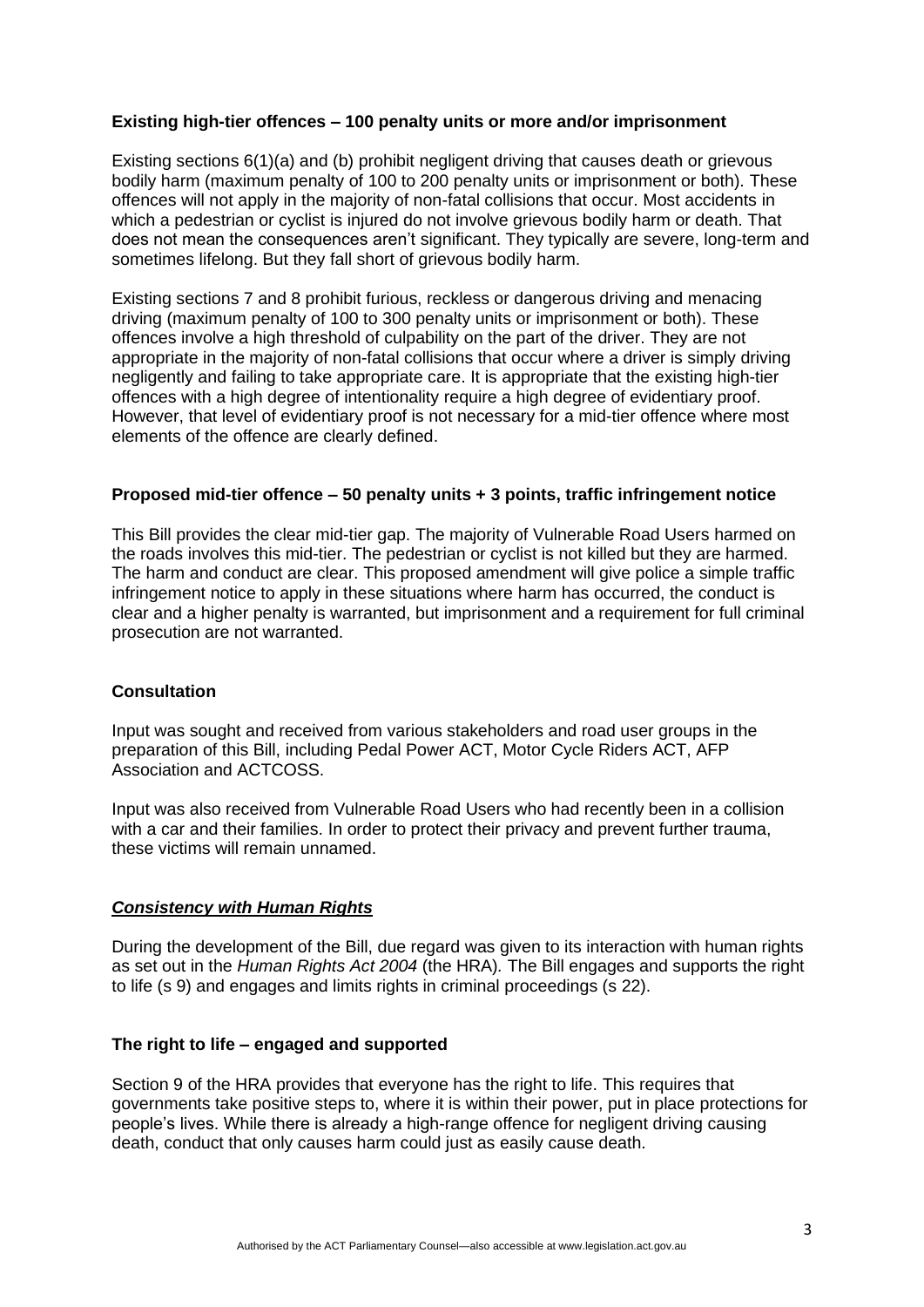It is therefore important to ensure that there is an appropriate and proportionate array of offences to recognise and discourage negligent driving, especially when this is around a Vulnerable Road User. By drawing further attention to the vulnerability of certain road users and recognising their need for a special category of protection, this Bill assists in discouraging the kind of driving that can easily cause death. It therefore supports the right described in s 9 of the HRA.

## **Rights in criminal proceedings – engaged and limited**

Section 22 of the HRA describes a number of rights relating to accused people in criminal proceedings. Most relevantly, subsection (1) provides that everyone charged with a criminal offence has the right to be presumed innocent until proven guilty according to law. The Bill limits this right in two respects:

- The application of strict liability to certain elements of the offence.
- The availability of a traffic infringement notice in relation to the offence.

The application of strict liability to some elements of the offence limits the right to be presumed innocent, because the prosecution is not required to prove fault elements in respect of the physical elements identified. This reduces the burden on the prosecution to a small extent.

The availability of infringement notices engages and minimally limits this right, because it allows a person to be penalised without being tried. However, they are at law not deemed guilty of an offence. Additionally, this availability supports the principle behind the right described in s 22(2)(c), wherein an accused person must be tried without unreasonable delay. A person issued an infringement notice is not required to engage in any extended or arduous criminal proceedings. Given this minimal limitation, most of the below discussion will focus on evaluating the strict liability parts of the Bill.

Section 28 of the HRA provides that human rights may be subject to reasonable limits.

## **Legitimate purpose of the limitation**

These provisions are proportional and legitimate.

The legitimate purpose of creating this new offence is to afford necessary protections for vulnerable road users in a way that current legislation fails to do. Vulnerable Road Users are a distinctly at-risk group of road users who need additional protections and rights when they share the road with motor vehicle users. Vulnerable Road Users are a distinct class of road user whose rights to safety and amplified risk of harm from motor vehicles is clear. Vulnerable Road Users are at risk of serious and lifelong injury with any collision involving a car. The consequences are completely different from 'minor' collisions involving two cars. Existing offences and penalties do not recognise the unique status of Vulnerable Road Users nor the serious consequences that can occur.

Motor vehicle users already understand their duty of care for other road users. The use of a motor vehicle requires a licensing scheme in which those permitted to drive are taught road rules and this duty of care. It is appropriate to ensure that those taking on the significant responsibility of driving a motorised vehicle are undertaking this with sufficient care and, where they do not take care and cause harm to a vulnerable group, there are appropriate penalties. It is also a clear signal that shows the severity of this type of negligent driving and it is more in line with community expectations for causing injury to another person.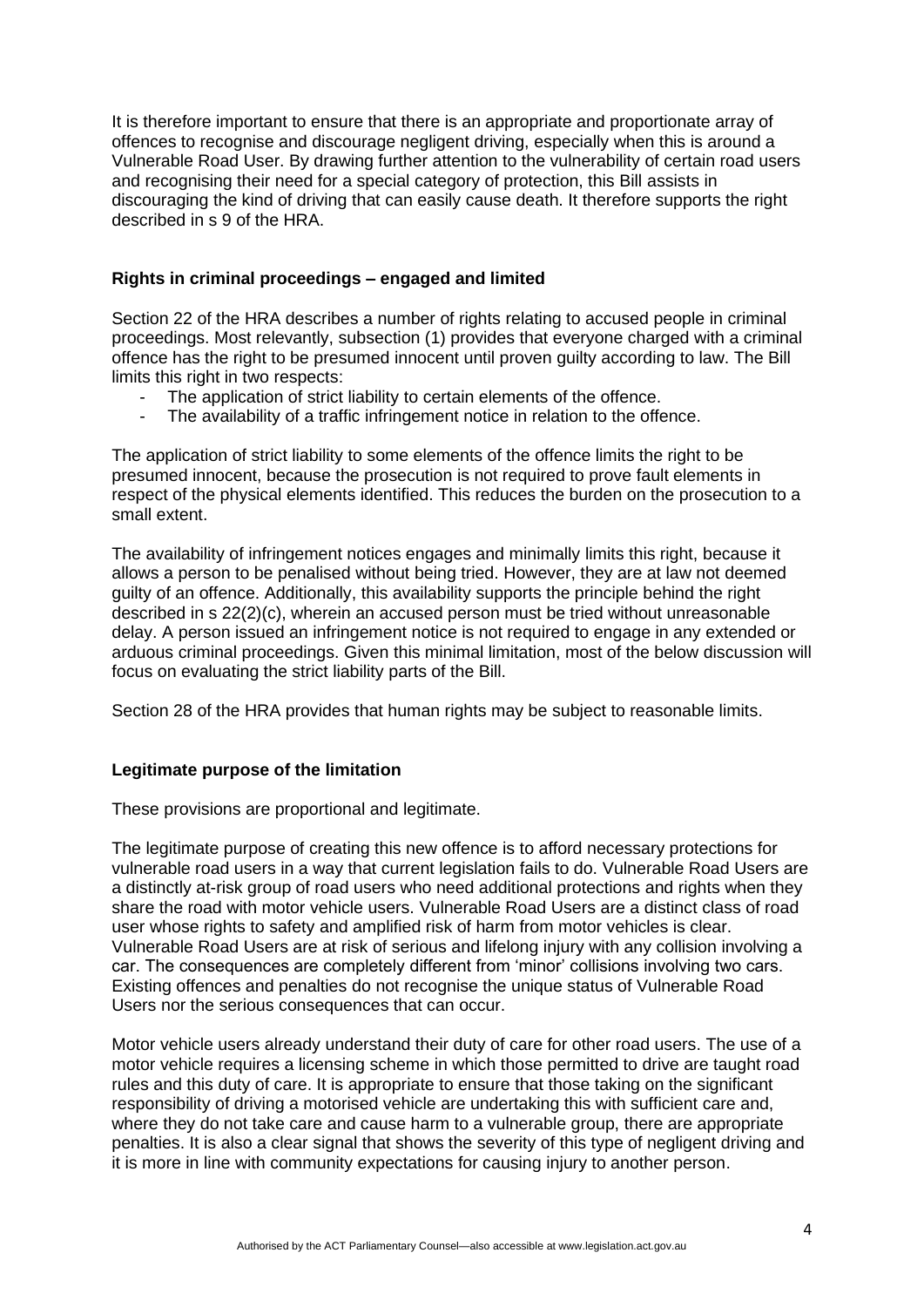#### **The nature, extent, importance and purpose of the limitation**

Making some elements of this new offence strict liability is necessary to give efficacy to the purpose of the provisions. To provide an offence capable of filling the current 'missing middle' in our traffic offences, it is important that the new offence is in a state that is not so overly complex that it will not be enforced. Furthermore, the conduct where culpability is most important – the negligent driving – does not attract strict liability. This is in recognition of the fact that the strict liability elements – causing harm to a vulnerable road user – are matters about which a driver should be on such high alert that there does not need to be proof that they intended to or averted their mind to the possibility of harm. This is a matter that should always be in front of mind for a driver.

The extent of the limitation is such that the whole offence is not rendered strict liability, in recognition of the fact that the driver's state of mind when driving negligently is still something that rightly requires evaluation and proof.

#### **Are less restrictive means available?**

The existing low-tier and high-tier offences do not cover the conduct that is occurring. They do not prevent harm to Vulnerable Road Users. They do not contribute to a culture of safety. A new offence is needed to perform these roles.

The low-tier offences are in use and easily proven by police in incidents, but the penalties are insufficient where there is harm. The high-tier offences do not apply to the majority of incidents that are occurring.

Strict liability was applied to the minimum elements of the offence where no intention is involved. It does not apply to the negligent driving element of the offence, only to the harm element.

A higher penalty and imprisonment was considered and dismissed as too onerous for the overall provision. However, it is noted that imprisonment applies to other offences that cause harm.

Some element of police discretion will be involved in issuing infringement notices. This is seen to be justified given our increasing population of drivers and Vulnerable Road Users, the need to protect people from harm and the need to move to a culture of safety as quickly as possible.

A recipient of a traffic infringement notice can either pay the fine and accept the demerit points or they can appear in court. This provides them with adequate means to protect their rights if they feel that discretion has been inappropriately applied.

## **CLAUSE NOTES**

#### **CLAUSE 1 NAME OF ACT**

This clause states that the name of the Act is the *Road Transport (Safety and Traffic Management Act) Amendment Bill 2021 (No 2)*.

#### **CLAUSE 2 COMMENCEMENT**

This clause states the Act will commence the day after it is notified.